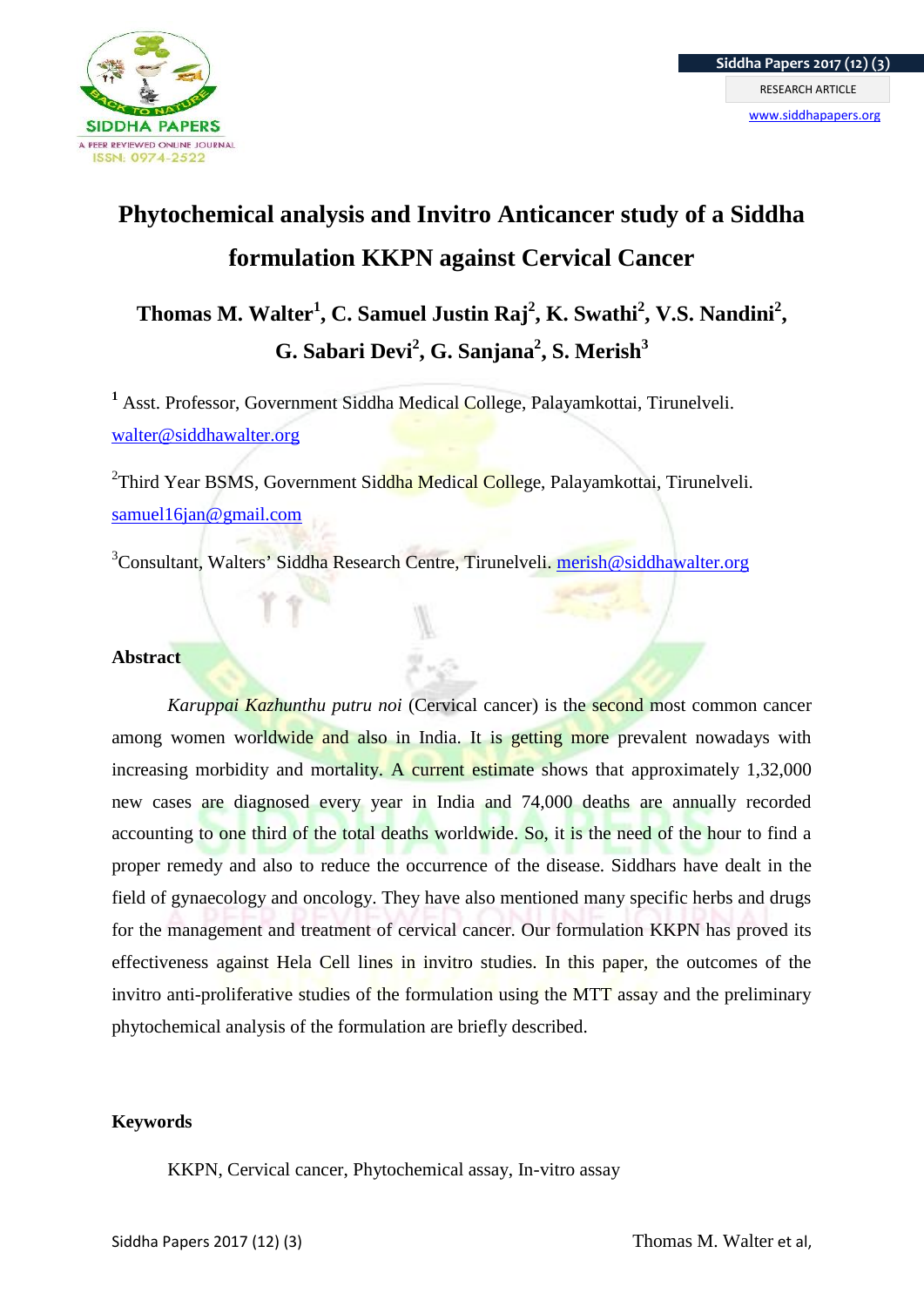## **Introduction**

Cancer is a life threatening and dreadful disease with unexploring treatment modalities in the conventional system of medicine. Among many cancers, the most common one that threatens the women is that Cervical cancer. Many formulations that are meant for cancer are mentioned in the Siddha literatures. Some of them include *Puttru pathangam, Nandhi mai* etc. With the help of Siddha literatures that are dealt with Gynaecology and Oncology, We have formulated a new combination. In this study, we have tested our rug for invitro anticancer activity using MTT assay in Hela cell lines after a preliminary phytochemical analysis.

#### **Phytochemical analysis**

Using Thin Layer Chromatography, we have identified the Rf values as 0.92, 0.85, 0.75. This reveals that there may be the presence of Flavanoids, Saponins respectively. The Saponins are found specifically against Cervical cancer.

# **In-vitro anti-proliferative effect determination by MTT assay**

HeLa (Cervical cancer) cell line was initially procured from National Centre for Cell Sciences (NCCS), Pune, India and maintained Dulbecos modified Eagles medium ( Gibco, Invitrogen).

The cell line was cultured in  $25 \text{ cm}^2$  tissue culture flask with DMEM supplemented with 10% FBS, L-glutamine, sodium bicarbonate and antibiotic solution containing: Penicillin (100U/ml), Streptomycin (100µg/ml), and Amphotericin B (2.5µg/ml). Cultured cell lines were kept at  $37^{\circ}$ C in a humidified  $5\%$  CO<sub>2</sub> incubator (NBS Eppendorf, Germany).

The viability of cells were evaluated by direct observation of cells by Inverted phase contrast microscope and followed by MTT assay method.

# **Cells seeding in 96 well plate:**

Two days old confluent monolayer of cells were trypsinized and the cells were suspended in 10% growth medium, 100 $\mu$ l cell suspension (5x10<sup>4</sup> cells/well) was seeded in 96 well tissue culture plate and incubated at  $37^{\circ}$ C in a humidified  $5\%$  CO<sub>2</sub> incubator.

#### **Preparation of compound stock:**

The compound solution was filtered through 0.22 um Millipore syringe filter to ensure the sterility.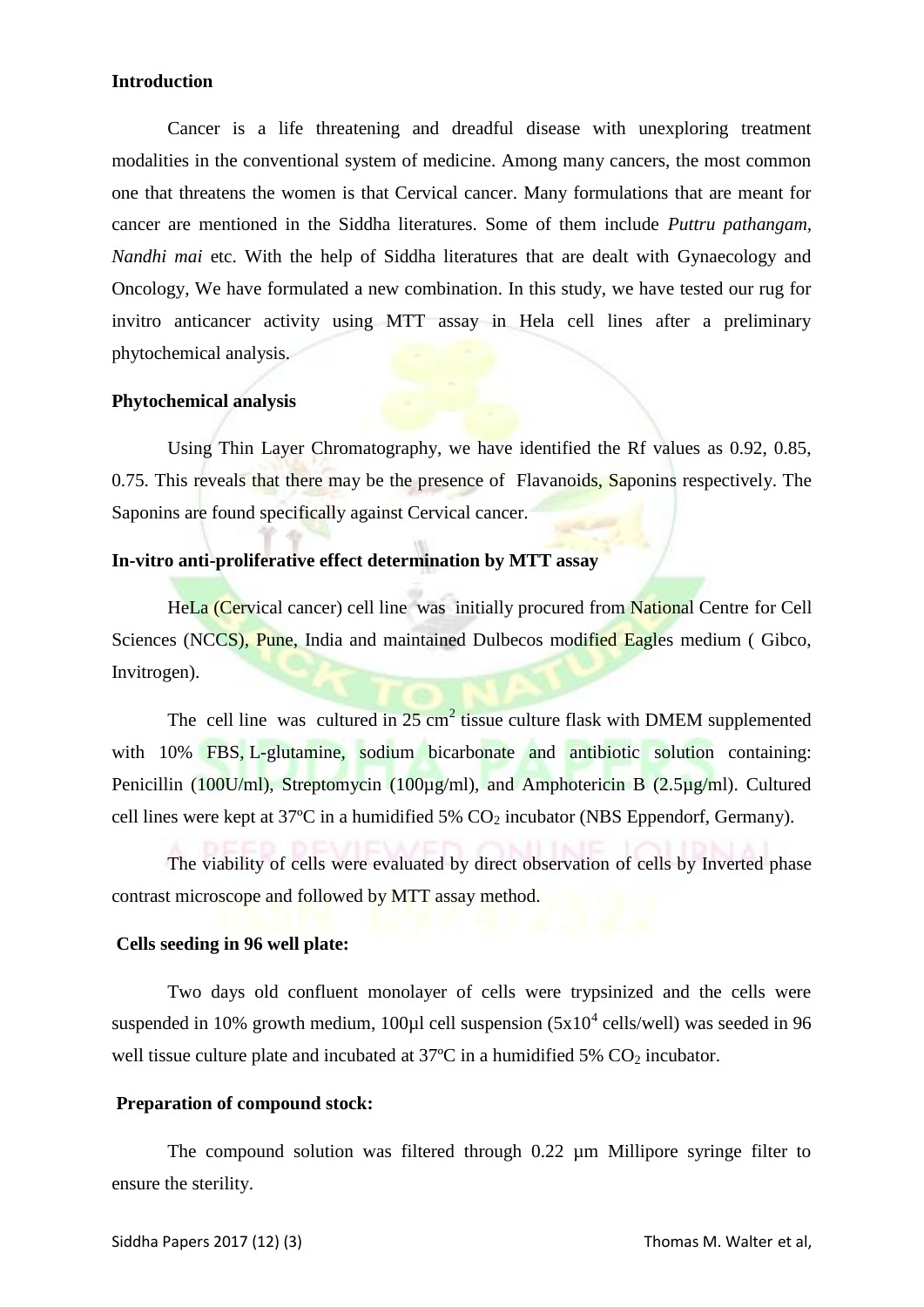### **Anti-proliferative Evaluation:**

After 24 hours the growth medium was removed, freshly prepared compound in 5% DMEM was taken from this6.25µl, 12.5µl, 25µl, 50µl, 100µl taken and make up to 250µl using 5% MEM and were added in triplicates to the respective wells and incubated at 37ºC in a humidified 5%  $CO<sub>2</sub>$  incubator.

# **Anti-proliferative Assay by Direct Microscopic observation:**

Entire plate was observed after 24 hours of incubation in an inverted phase contrast tissue culture microscope (Olympus CKX41 with Optika Pro5 CCD camera) and microscopic observation were recorded as **images**. Any detectable changes in the morphology of the cells, such as rounding or shrinking of cells, granulation and vacuolization in the cytoplasm of the cells were considered as indicators of cytotoxicity.

# **Anti-proliferative Assay by MTT Method:**

Fifteen mg of MTT (Sigma, M-5655) was reconstituted in 3 ml PBS until completely dissolved and sterilized by filter sterilization.

After 24 hours of incubation period, the sample content in wells were removed and 30µl of reconstituted MTT solution was added to all test and cell control wells, the plate was gently shaken well, then incubated at  $37^{\circ}$ C in a humidified 5% CO<sub>2</sub> incubator for 4 hours. After the incubation period, the supernatant was removed and 100µl of MTT Solubilization Solution (DMSO was added and the wells were mixed gently by pipetting up and down in order to solubilize the formazan crystals. The absorbance values were measured by using microplate reader at a wavelength of 540 nm (Laura B. Talarico et al., 2004).

The percentage of growth inhibition was calculated using the formula:

% of viability  $=$ 

Mean OD Samples x 100

Mean OD of control group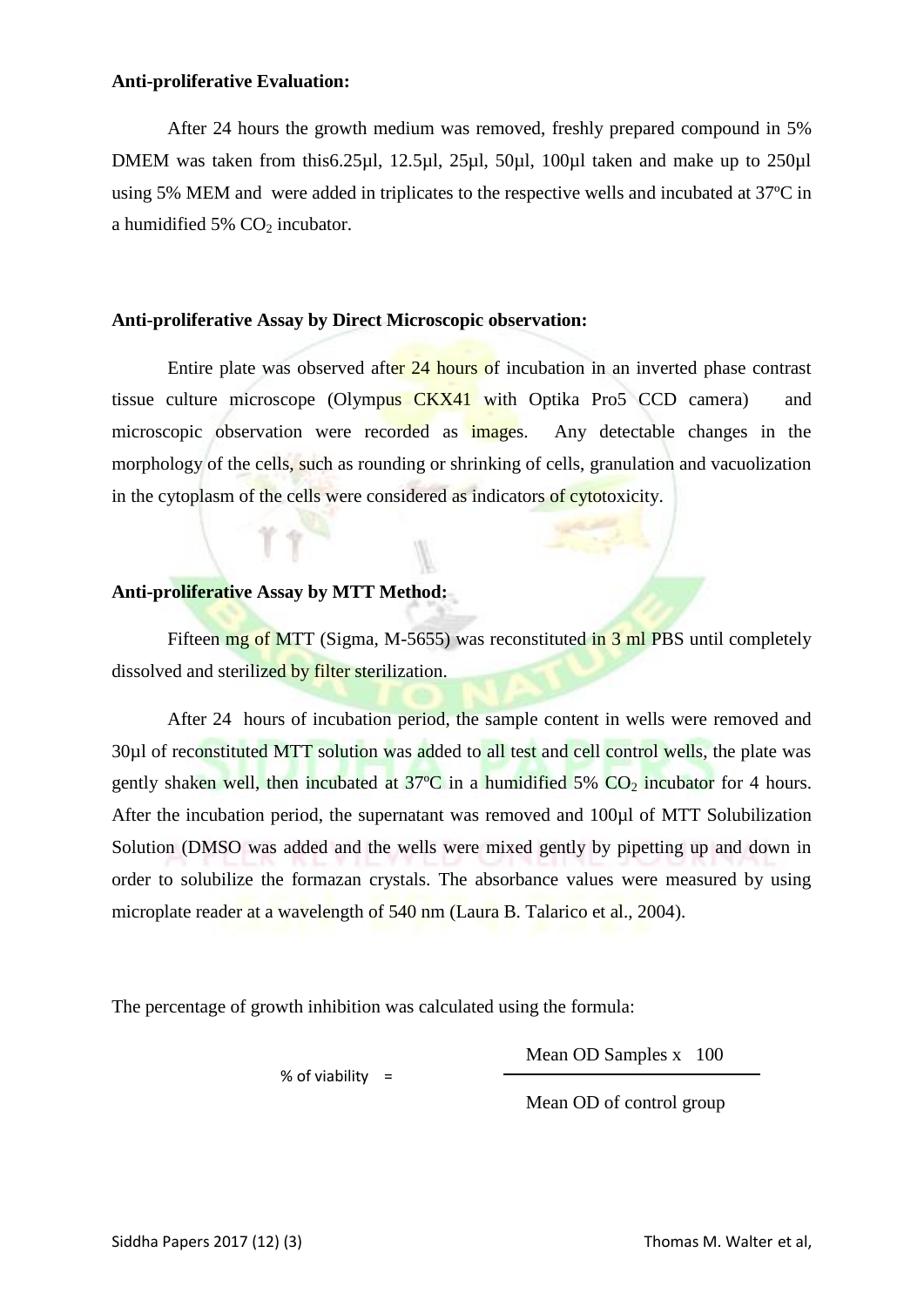| Sample Concentration (µg/mL) | Average OD at 540nm | <b>Percentage Viability</b> |
|------------------------------|---------------------|-----------------------------|
|                              |                     |                             |
| Control                      | 0.9881              | 100                         |
| <b>SAMPLE CODE: KKPN</b>     |                     |                             |
| 6.25                         | 0.8869              | 89.76                       |
| 12.5                         | 0.8318              | 84.18                       |
| 25                           | 0.7266              | 73.54                       |
| 50                           | 0.698               | 70.64                       |
| 100<br>スマネートレー               | 0.6731              | 68.12                       |

# **LD50 value –KKPN- 173.995µg/ml (calculated using ED50 PLUS V1.0 software)**

**Richard** 

# **Conclusion:**

There is a huge need in finding a permanent cure for cervical cancer. Hence we have derived a new formulation based on the basic principles of Siddha system of medicine. Our formulation has proved its efficacy in preliminary phytochemical analysis and in-vitro anticancer assays. More advanced studies are yet to be done in this formulation to confirm its efficacy and safety profiles. This drug will be beneficial to mankind in eradicating Cervical cancer.

# **Reference**

- 1. Uthamaraayan, H.P.I.M., *Thotrakirama Aaraaychiyum Siddha Maruthuva Varalaaarum*
- 2. Uthamaraayan, H.P.I.M., *Siddha Maruthuvaanga Surukkam*
- 3. Murugesa Muthaliar, DIM, *Gunapadam Mooligai Vaguppu* (Vegitable section), 1 stEdition, Published by D I M & H ,Chennai
- 4. Shanmughavelu, H.P.I.M., *Noi naadal Noi mudhal naadal thirattu* Part 1, First Edition, Published by D I M& H , Chennai
- 5. Shanmughavelu, H.P.I.M., *Noi naadal Noi mudhal naadal thirattu*Part 2, Second Edition, Published by D I M& H , Chennai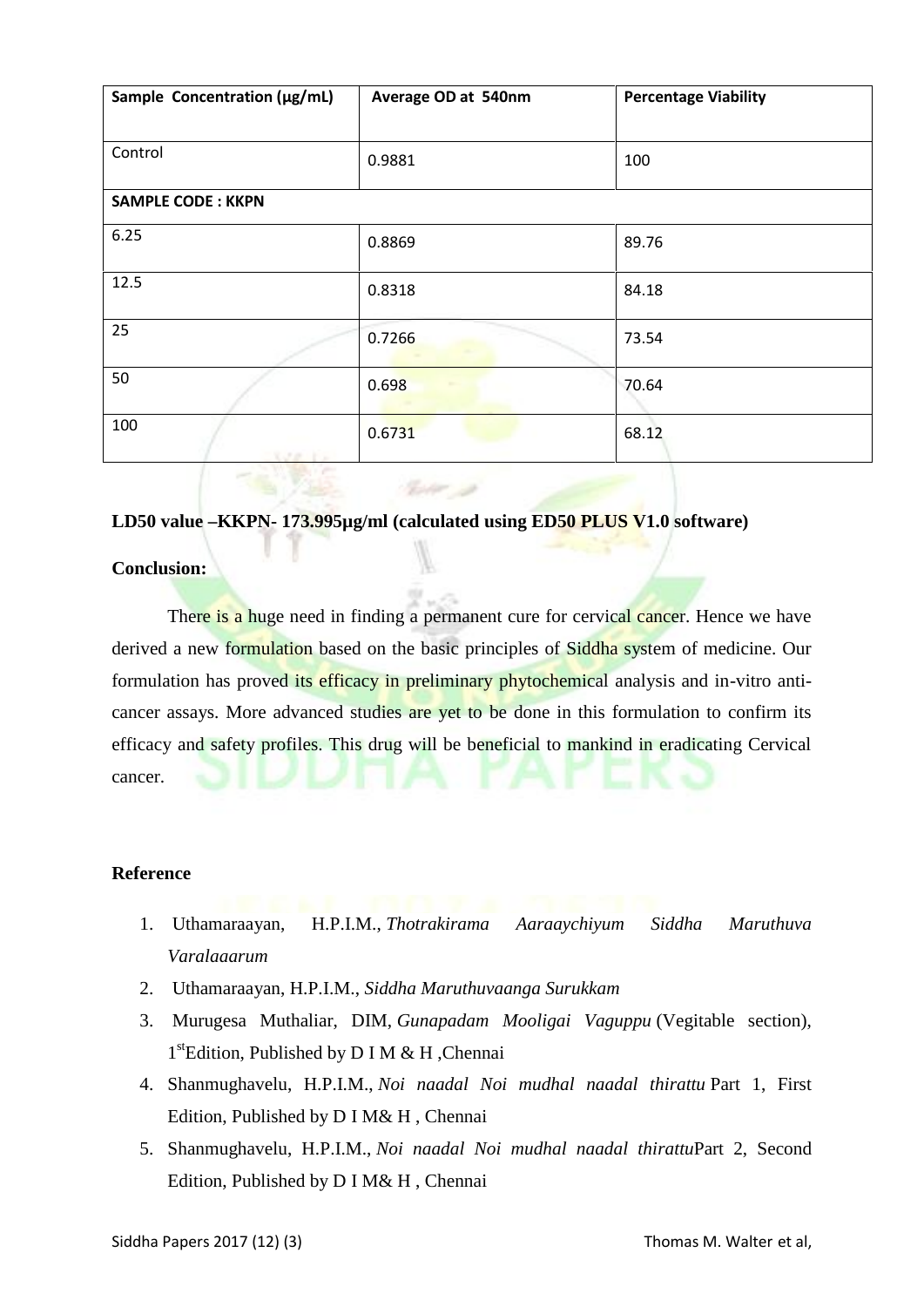- 6. Thomas M.Walter, 'Screening of Anti-cancer activity of Pappili a Traditional Siddha Medicine' Conference Paper · June 2013, Conference: International Conference on Emerging Trends in Chemical and Pharmaceutical Sciences, Jawaharlal Nehru Technological University, Anantapur, Andhrapradesh. https://www.researchgate.net/publication/243458218\_Screening\_of\_Anti cancer\_activity\_of\_Pappili\_-\_a\_Traditional\_Siddha\_Medicine
- 7. T.R. Mahadeva Pandithar, *Roganirnaya saaram ennum roga nidhaanam*, published by *Thaamarai Noolagam*, Chennai
- 8. S. Kannusaami pillai, *Sigitchaarathna dheebam* Part 2, Eighth Edition, Published by B. Rathna Naicker and Sons, Chennai
- 9. S. Merish Thomas M. Walter, Anticancer Efficacy of A Poly Herbal Siddha Formulation on 4549- Human Lung Carcinoma Cells (Feb.20l7) Asian Joumal of Pharmaceutical and Clinical Research.
- 10. C.N. Kuppuswami, H.P.I.M., V.S. Parvathi, L.I.M., *Anubhava Vaiddiya Murai*, Published by Government Oriental Manuscripts Library, Madras.
- 11. R. Thiyagarajan, L.I.M., *Yugi Munivar Vaithiya Sindhamani Perunool* 800, Part 2.
- 12. D. Amirtharajan, *Putru Noigalai Velvom.*
- 13. S. Venkatarajan, L.I.M., Agasthiar 2000, Published by Saraswathi Mahal Nool Nilaiyam, Thanjavur.
- 14. L. Mahadevan, BAMS, MD, J. Sriram, BSMS, MD, C. Mary Sharmila, BSMS, M.R. Twinkle Pon. Seenu, BSMS, *Yugi Muni Vaadha Noigal Matrum Kanyakumari maavatta vaadha noi thogudhi* published by Saradha Mahadeva Iyer Ayurvedic Educational and Charitable trust, Kanyakumari.
- 15. S.Chidambaradhaanu Pillai, *Udhara noi maruthuvam*, published by Siddha Medical Literature Research Centre, Chennai.
- 16. S.P. Ramachandran, *Agastiyar Aayul Vedham* 1200, Published by *Thaamarai Noolagam*, Chennai.
- 17. S.P. Ramachandran, *Agastiyar vaithya kaaviyam* 1500, Published by Thaamarai Noolagam, Chennai.
- 18. C. Samuel Justin Raj, K. Swathi, G. Sabari Devi, G. Sanjana, V. S. Nandini, S. Merish, Thomas M. Walter. 'An insight into the Siddha aspects of Karupai Kazhunthu Puttru Noi (Cervical Cancer)' Siddha Papers, ISSN 0g74-2522. World Siddha Day Special, Aprll 20L7. www.siddhapapers.org.
- 19. S. Venkatrajan, LIM, Agastiyar 2000, Published by *Thanjavur Maharaja Saraboji's Saraswathi mahal nool nilayam*, Thanjavur.